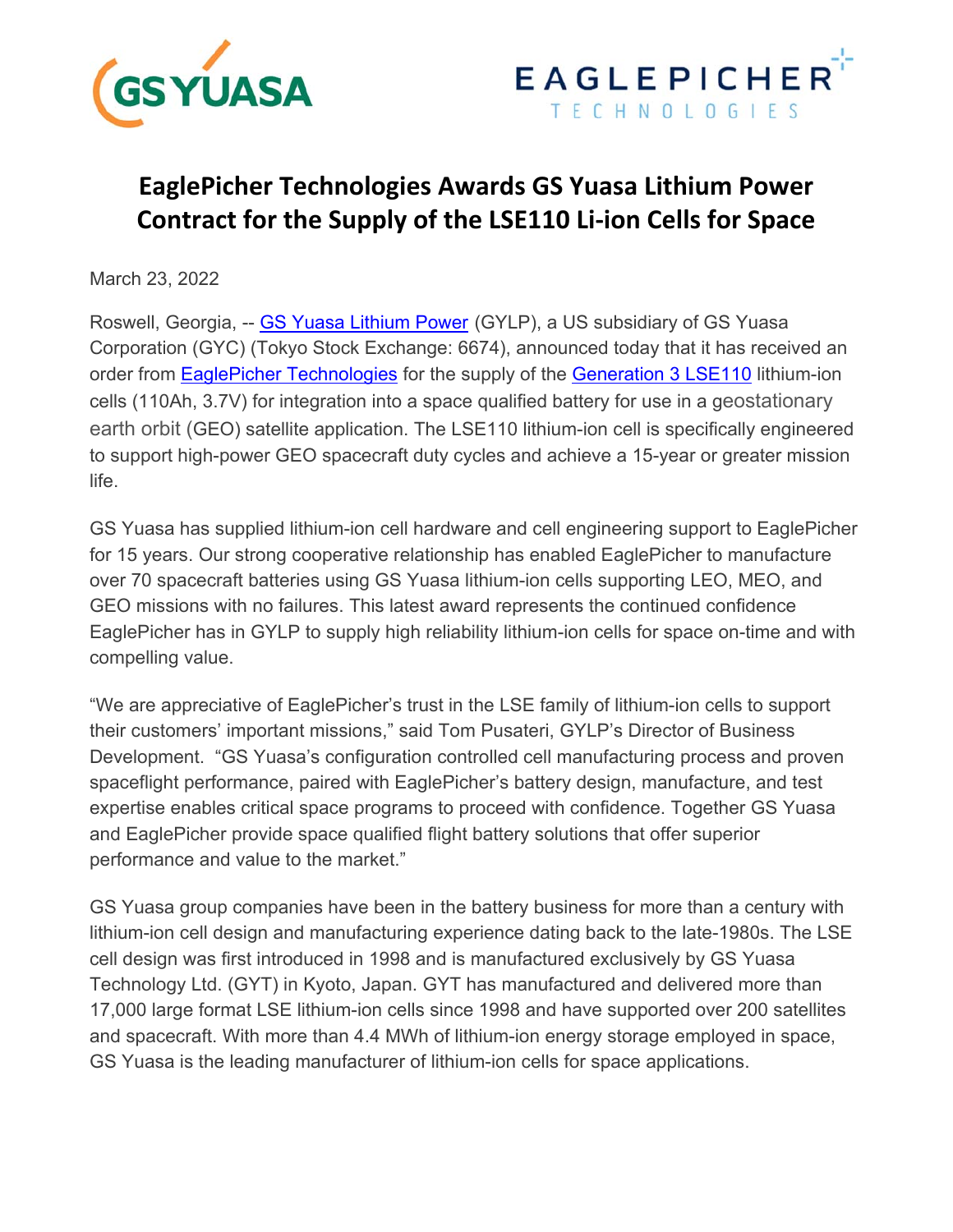





To learn more about GS Yuasa's LSE family of Li-ion cells for space, please contact GS Yuasa Lithium Power, Inc.

## **About GS Yuasa Corporation**

GS Yuasa Corporation was established in 2004 by the merger of Japan Storage Battery Co., Ltd and YUASA Battery. GS Yuasa develops and manufactures batteries and power supply systems for a wide range of special applications. The company's high-performance, high-quality batteries are installed in sea, land, and aerospace environments, from depths of 6,500 meters below the ocean surface to 36,000 kilometers in space.

http://www.gs-yuasa.com/jp/ (Japanese) https://www.gs-yuasa.com/us/ (English)

## **About GS Yuasa Technology, LTD (GYT)**

GS Yuasa Technology is a subsidiary of GS Yuasa Corporation located in Kyoto, Japan. GYT designs and manufacturers large format lithium-ion cells for aerospace and specialty applications. 1-37 Osadano-cho Fukuchiyama-shi Kyoto pref. 620-0853, Japan Phone: 81-773-20-2630

## **About EaglePicher Technologies**

EaglePicher Technologies, designs, develops and produces mission-critical power solutions. EaglePicher is an industry leading producer of batteries, battery management systems and energetic devices. For 100 years, the company has served highly demanding requirements for aerospace, aviation and defense battery applications. EaglePicher has eight North American manufacturing and research and development sites and employs over 800 team members. For more information, please visit www.eaglepicher.com.